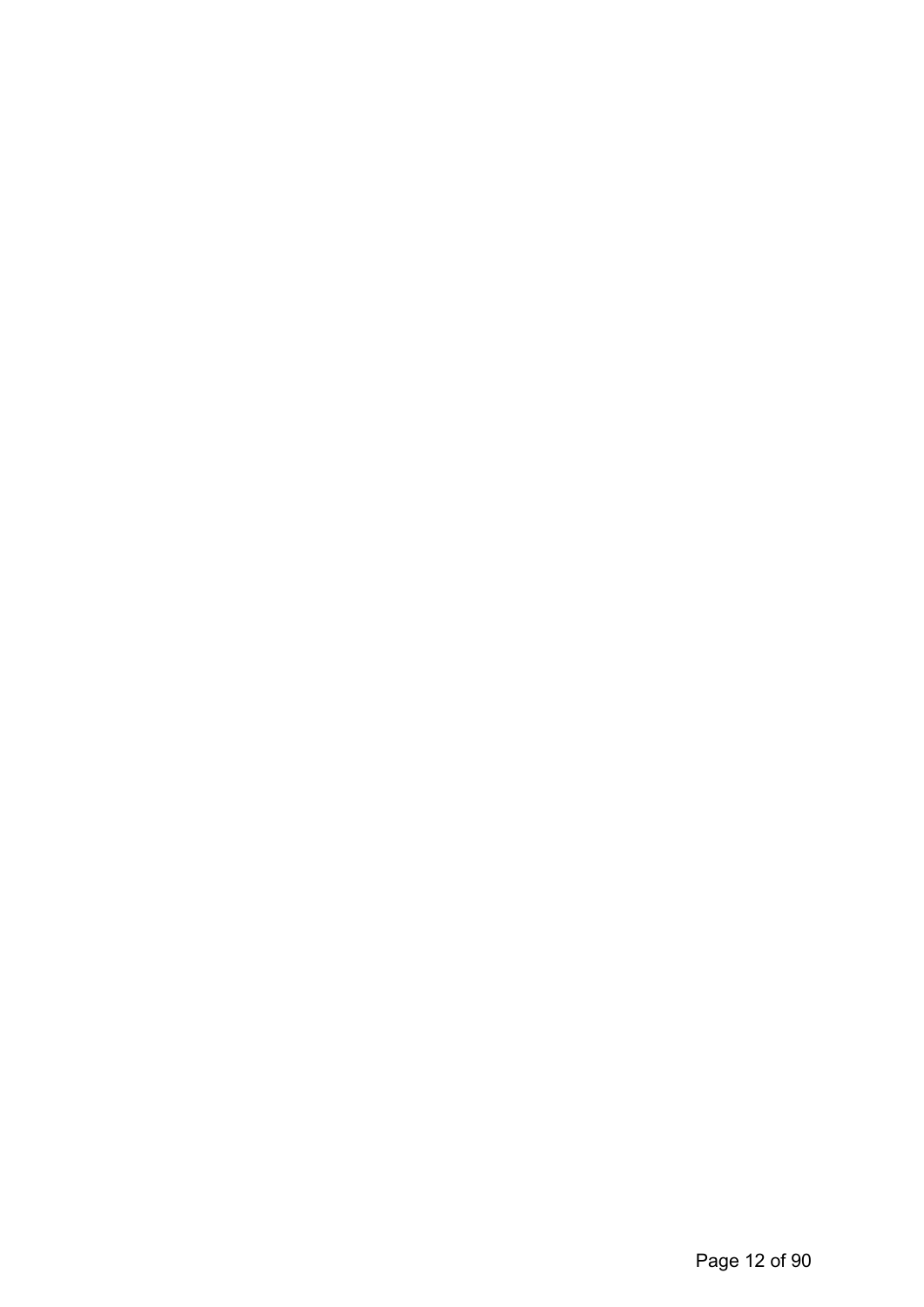#### **PCNPA ‐ AUTHORITY RISK REGISTER ‐ Jan 2021**

|                |                                                                                                                                                                          |                           | Inherent risk  |                |                |                                                                                                                                                                                                                                             | Residual risk  |                         |                |                                                                                                        |                                    |                                                                                                                                                                        |
|----------------|--------------------------------------------------------------------------------------------------------------------------------------------------------------------------|---------------------------|----------------|----------------|----------------|---------------------------------------------------------------------------------------------------------------------------------------------------------------------------------------------------------------------------------------------|----------------|-------------------------|----------------|--------------------------------------------------------------------------------------------------------|------------------------------------|------------------------------------------------------------------------------------------------------------------------------------------------------------------------|
|                | <b>RISK</b>                                                                                                                                                              | Type                      | Likelihood     | Impact         | Risk           | Mitigation                                                                                                                                                                                                                                  | Likelihood     | Impact                  | Risk           | Control/ monitoring                                                                                    | Trend this<br>qtr                  | Progress Update                                                                                                                                                        |
|                | Short Term Risk of significant reduction of funding from WG,<br>other public sector funders, or grant schemes                                                            | <b>Strategic</b>          | 3              | - 3            |                | Planned cost reduction, budget planning, increase local income and other external<br>funding                                                                                                                                                | 2              | $\overline{2}$          |                | Budget management & project financial<br>planning                                                      |                                    | Current budget approved                                                                                                                                                |
| $\overline{2}$ | Medium to Long Term Risk of significant reduction of funding<br>from WG, other public sector funders, or grant schemes                                                   | <b>Strategic</b>          | 3              | $\overline{4}$ | 12             | Planned cost reduction, budget planning, increase local income and other external<br>funding                                                                                                                                                | $\overline{3}$ | $\overline{3}$          | $\overline{q}$ | Budget management & project financial<br>planning                                                      | 1979                               | Early indication from WG are that 2021/22<br>NPG will remain unchanged from 2020/21                                                                                    |
| 3              | Risk of failing to comply with new legislation - Future<br>Generations Act Planning Act Environment Act etc                                                              | <b>Strategic</b>          | 3              | -3             |                | Monitor legislation Liaise with WLGA, Audit Wales, other NPAs, etc                                                                                                                                                                          | $\overline{3}$ | $\overline{2}$          |                | Regular engagement with Welsh Governmen<br>and WFG Commissioners Office                                | $\Leftrightarrow$                  | Corporate Plan prepared to fit with Future<br>Generations Well-being Goals.                                                                                            |
|                | 4 Risk of failing to comply with current legislation                                                                                                                     | Strategic                 | $\overline{2}$ | $\overline{4}$ | 8 <sup>°</sup> | Policies in place, assessment by Audit Wales, reporting to review committees                                                                                                                                                                | $\overline{2}$ | $\overline{2}$          | $\overline{a}$ | Performance reports to Members,<br>monitoring legislation                                              | $\Leftrightarrow$                  |                                                                                                                                                                        |
|                | 5 Failure to comply with Welsh Language Standards                                                                                                                        | Strategic                 | 2              | $\overline{4}$ | 8 <sup>°</sup> | Compliance notice sets out standards                                                                                                                                                                                                        | $\overline{2}$ | $\overline{2}$          | $\overline{a}$ | Process in place to ensure compliance e.g.<br>Welsh language assessment for new posts                  | $\Longleftrightarrow$              |                                                                                                                                                                        |
|                | Not being able to delivery on the targets laid down by the<br>6 Welsh Government's "Valued & Resilient" priorities for AONBs<br>and NPs.                                 | Strategic/<br>operational | $\overline{2}$ | $\overline{2}$ |                | Currently on track                                                                                                                                                                                                                          | $\overline{2}$ | $\overline{2}$          | - 4            | Activities included in Corporate and<br>Resources Plan and regular engagement with<br>Welsh Government | $\Leftrightarrow$                  | All Designated Landscapes are undertaking a<br>review to see how we have delivered against V<br>and R. Welsh Government may review the<br>document after May election. |
|                | Failure to meet diversity requirements in Authority<br>Membership                                                                                                        | Strategic                 | $\overline{4}$ | -2             |                | No current vacancies, organise mentoring and promotional activities prior to next<br>round of Welsh Government appointments                                                                                                                 | 1              | 1                       |                | Engagement with Welsh Government to seek<br>to attract diverse candidates for future<br>vacancies      | $\Leftrightarrow$                  |                                                                                                                                                                        |
|                | 8 Risk of failing to maintain high levels of governance                                                                                                                  | <b>Strategic</b>          | $\overline{2}$ | $\overline{a}$ |                | Member & officer training, work to acheieve Advanced Members' Charter, register of<br>nterests                                                                                                                                              | $\overline{2}$ | $\overline{2}$          | -4             | No negative audit reports from Audit Wales<br>& internal audit or ombudsman<br>investigations          | $\sum$                             | Members' development strategy approved by<br>NPA.                                                                                                                      |
| 9              | Risk of NPA activities having a negative impact on socio-<br>economic well-being of the area                                                                             | <b>Strategic</b>          | $\overline{2}$ |                |                | New LDP adopted                                                                                                                                                                                                                             | $\overline{2}$ | $\overline{2}$          |                | Membership of PSB, liasion with Visit<br>Pembrokeshire and other groups                                | <b>ITT</b>                         | LDP adopted in September 2020                                                                                                                                          |
|                | 10 Risk of poor partner relationships affecting joint working                                                                                                            | <b>Strategic</b>          | 2              | -3             |                | Many examples of joint/shared working in place. Discussions with PCC, NRW and<br>other NPAs to review opportunities                                                                                                                         | 2              | $\overline{2}$          | -4             | Reporting to NPA and Minister                                                                          | $\overleftrightarrow{\phantom{a}}$ | Greater involvement with PSB on Future<br>Generations and other matters.                                                                                               |
|                | 11 Risk of long term impact from climate change                                                                                                                          | Strategic                 | $\overline{2}$ | $\overline{a}$ |                | Particpation in the Public Service Board's climate risk assessment and Authority has<br>agreed Climate Change Action Plan                                                                                                                   | 2              | $\overline{\mathbf{3}}$ | -6             | Monitor impact                                                                                         | $\Leftrightarrow$                  |                                                                                                                                                                        |
|                | 12 Risk of disease or invasive species damaging biodiversity                                                                                                             | <b>Strategic</b>          | $\overline{2}$ |                |                | NPA has some impact/control outside own property thorugh its Invaisve Species<br>project                                                                                                                                                    | $\overline{2}$ | $\overline{a}$          |                | Monitor                                                                                                | $\Leftarrow$                       | Welsh Government Funding secured                                                                                                                                       |
|                | 13 Risk of significant damage due to bad weather                                                                                                                         | Financial                 | 2              | 4              |                | Regular Building and Site Inspections, Tree Policy, Adaptations made to vulnerable<br>structures, Monitoring                                                                                                                                | 2              | $\overline{\mathbf{3}}$ | -6             | Monitor and review properties etc.                                                                     | $\Leftrightarrow$                  | Use of Authority's reserves to repair storm<br>damaged incurred in Autumn 2018                                                                                         |
|                | 14 Risk of flawed decision on planning matters                                                                                                                           | Reputation/<br>Financial  | 2              | $\overline{a}$ |                | Codes of practice & protocols. Members Charter. Member & staff training, cooling-off<br>period. Reserve in place to cover.                                                                                                                  | $\overline{2}$ | $\overline{3}$          |                | No. of approvals outside policy and<br>decisions against recommendation                                | $\Longleftrightarrow$              |                                                                                                                                                                        |
|                | 15 Risk of failure to allocate all SDF grants                                                                                                                            | Operational               | $\overline{2}$ |                |                | Publicity, funding surgeries etc as required. New process for allocating funding agreed<br>in July 2020, with clearer application deadlines                                                                                                 |                | $\overline{2}$          |                | Monitor funding and claims                                                                             |                                    |                                                                                                                                                                        |
|                | Risk of not delviering on Corporate Objec tives, due to low<br>16 staff morale, lack of staff capacity/skills as a result of new<br>working practices caused by Covid-19 | Operational               | 3              | $\overline{4}$ | $12 -$         | Employee Opinion Survey Action Plan rolled out to address morale issues. Remote<br>Working Guidelines and Training for Managers. Looking at additional seasonal<br>recruitment to cover shortages and temporarily move staff into key areas | $\overline{2}$ | $\overline{2}$          |                | Project planning and reviews to identify<br>potential/actual problems                                  | $\Longleftrightarrow$              |                                                                                                                                                                        |
| 17             | Risk of major incident affecting or involving NPA staff and<br>resources                                                                                                 | <b>Strategic</b>          | $\overline{2}$ | $\overline{2}$ |                | Monitor special events. Response plan in place. In contact with other agencies                                                                                                                                                              | $\overline{2}$ | $\mathbf{1}$            | -2             | Monitoring                                                                                             | $\Longleftrightarrow$              | Business Continuity plans are to be reviewd<br>by Audit Wales.                                                                                                         |
| 18             | Risk of loss of major NPA operational building due to fire or<br>other damage                                                                                            | Operation                 | $\overline{2}$ | -3             |                | All buildings well maintained. Security & fire alarm systems in place. Annual Fire<br>Safety Risk Assessment on all Buildings. Insurance to cover some costs                                                                                | $\overline{2}$ | $\overline{2}$          | -4             | Annual inspections                                                                                     | $\Longleftrightarrow$              | see above                                                                                                                                                              |
| 19             | Risk of causing significant environmental damage due to<br>actions by NPA staff or on NPA property                                                                       | Reputation                | $\overline{2}$ | -3             | -6             | Risk assessments for operation and location in place, staff training.                                                                                                                                                                       | $\overline{2}$ | $\overline{2}$          | $\overline{a}$ | Incident reporting & monitoring by H&S<br>group and CMT.                                               | $\Leftrightarrow$                  | IOSH training course completed.                                                                                                                                        |
|                | 20 Risk of major IT failure or virus attack etc                                                                                                                          | Operation                 | 3              | $\overline{4}$ | $12 -$         | Daily backup of data. Backup email server in place. Disaster recovery facilities in place<br>on second site. Security updates installed as soon as available. Critical dependence on<br>mall number of key staff.                           | $\overline{3}$ | $\overline{4}$          | 12             | Monitor back up procedures and security<br>logs. Review staff skills.                                  | $\Longleftrightarrow$              | Review of IT priorities being undertaken -<br>report due Dec 2020.                                                                                                     |
|                | 21 Risk of failure of phone system                                                                                                                                       | Operational               | $\overline{2}$ | $\overline{4}$ | 8              | Maintenance contract in place and mobile phone network as backup                                                                                                                                                                            | $\overline{2}$ | -3                      |                | Work undertaken to install new cross<br>Authority phone system                                         | لارت                               | New phone system rolled out in Autumn<br>2020                                                                                                                          |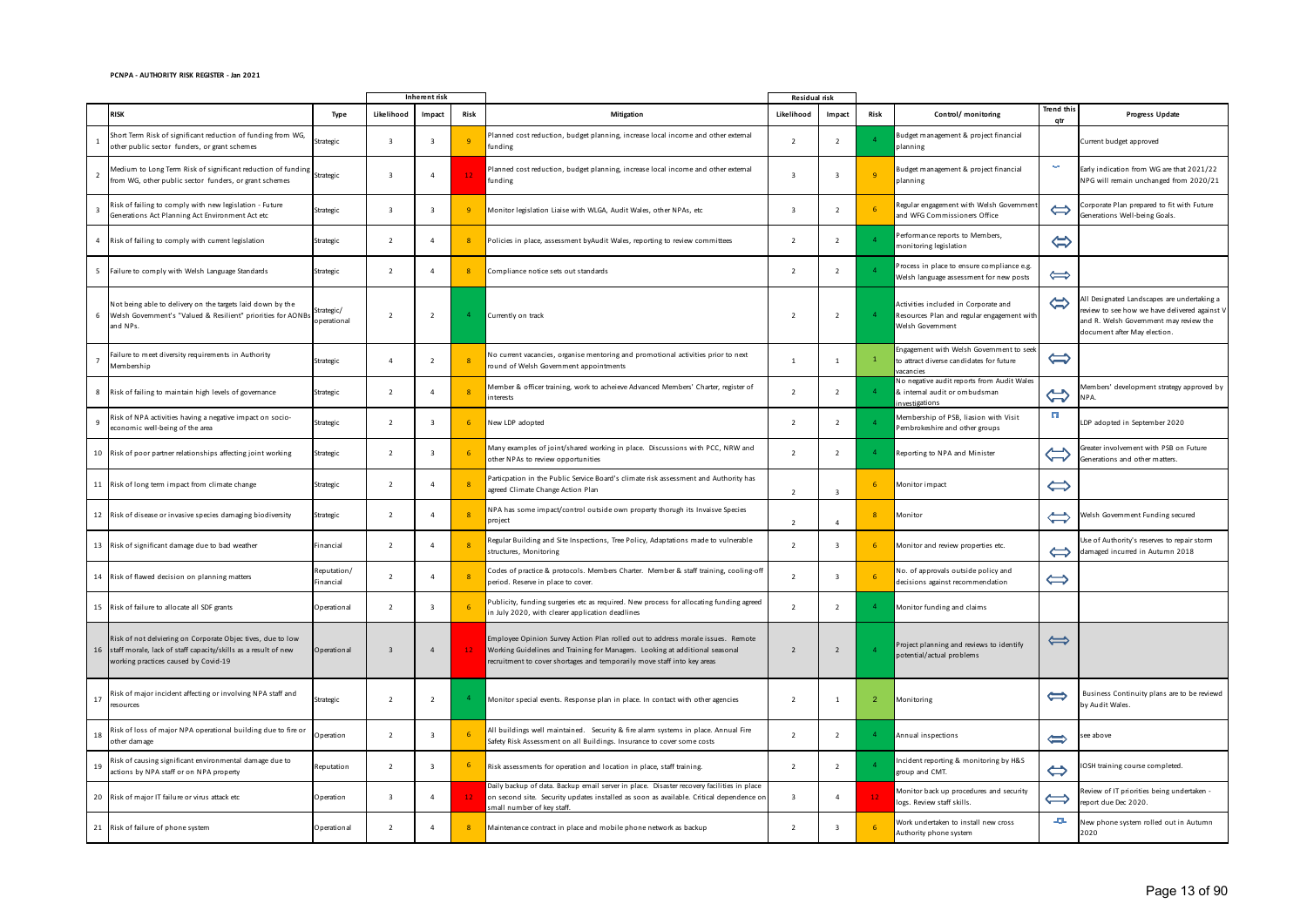|    |                                                                                                                                | Inherent risk                            |                |                |                | Residual risk                                                                                                                                                                                                                                                                 |                          |                |                 |                                                                                                                                                                                                                                                       |                       |                                                                                           |
|----|--------------------------------------------------------------------------------------------------------------------------------|------------------------------------------|----------------|----------------|----------------|-------------------------------------------------------------------------------------------------------------------------------------------------------------------------------------------------------------------------------------------------------------------------------|--------------------------|----------------|-----------------|-------------------------------------------------------------------------------------------------------------------------------------------------------------------------------------------------------------------------------------------------------|-----------------------|-------------------------------------------------------------------------------------------|
|    | <b>RISK</b>                                                                                                                    | Type                                     | Likelihood     | Impact         | Risk           | Mitigation                                                                                                                                                                                                                                                                    | Likelihood               | Impact         | Risk            | Control/ monitoring                                                                                                                                                                                                                                   | Trend this<br>qtr     | Progress Update                                                                           |
|    | 22 Risk of loss of key documents                                                                                               | Financial                                | $\overline{2}$ | $\overline{2}$ |                | Key documents in fire safe, copies made, many also electronic copies.                                                                                                                                                                                                         | $\overline{2}$           | 1              | $\overline{2}$  | Staff training and awareness.                                                                                                                                                                                                                         |                       | Full access to buidlings currently available.                                             |
|    | 23 Risk of inaccurate GIS and other data for decision making                                                                   | Operational                              | $\overline{2}$ | 4              | 8 <sup>°</sup> | Software now in place to control data quality, including FME software                                                                                                                                                                                                         | $\overline{2}$           | $\overline{2}$ |                 | Review data standards                                                                                                                                                                                                                                 | $\Longleftrightarrow$ | Staff training undertaken                                                                 |
|    | 24 Risk of failing to deliver approved LDP on the agreed timescale Financial                                                   |                                          | $\overline{2}$ | 4              | 8 <sup>1</sup> | Guidance from WG sets out process.                                                                                                                                                                                                                                            | $\overline{1}$           | $\overline{2}$ | -2              | LDP working party                                                                                                                                                                                                                                     | $\sim$                | LDP adopted in September 2020                                                             |
|    | 25 Risk of failure to maintain performance of DM service                                                                       | Operational                              | $\overline{2}$ | $\overline{a}$ |                | New systems and procedures in place, staff training. Outsourcing used for peak<br>workloads                                                                                                                                                                                   | $\overline{2}$           | $\overline{2}$ | -4              | Monitor & report performance                                                                                                                                                                                                                          |                       | 98.3% of all planning applications<br>determined within time periods required ytd.        |
|    | 26 Failure to meet affordable housing targets                                                                                  | <b>Strategic</b>                         | 2              |                | 8 <sup>°</sup> | Affordable housing policies to be amended in new LDP                                                                                                                                                                                                                          | $\overline{2}$           | $\overline{2}$ | -4              | Monitoring                                                                                                                                                                                                                                            | $\Longleftrightarrow$ | Continue monitoring - number of<br>applications approved and refused.                     |
| 27 | Risk of maintaining web access and document management<br>for DM service                                                       | <b>Strategic</b>                         | $\overline{2}$ | $\overline{2}$ |                |                                                                                                                                                                                                                                                                               | 2                        | $\overline{2}$ |                 | Access required by staff and consultess<br>regualry                                                                                                                                                                                                   | $\Longleftrightarrow$ | System implemented                                                                        |
| 28 | Risk of failure to manage conservation sites to achieve service<br>standard                                                    | Operational                              | $\overline{2}$ | $\overline{2}$ |                | Sites monitored annually, management plans reviewed                                                                                                                                                                                                                           | $\overline{2}$           | $\mathbf{1}$   |                 | Regular monitoring                                                                                                                                                                                                                                    | $\Longleftrightarrow$ | Bids for additional funding regularly<br>ubmitted.                                        |
|    | 29 Risk of failure to meet service standard for RoWs                                                                           | Operational                              | $\overline{2}$ | $\overline{2}$ |                | Annual condition inspection of Coast Path, Inland ROW and Bridge inspection using<br>digital inspection App. Standard Operating Procedure for Bridge Inspections                                                                                                              |                          | 1              | $\overline{2}$  | Resource contraints have meant we now<br>able inspect the PROW network on a 4 year<br>cycle as oppose to the 3 year cycle.                                                                                                                            | $\Leftrightarrow$     |                                                                                           |
| 30 | Risk of failing to meet Carew Castle long term lease obligation<br>and maintenance especially on causeway and castle stonework | Operational                              | $\overline{2}$ | $\overline{a}$ | 8              | Regular inspections and maintenance actions. 60+ years remain on lease.                                                                                                                                                                                                       | $\overline{2}$           | $\overline{2}$ | $\overline{4}$  | Annual work programme. Emergency works<br>completed quickly                                                                                                                                                                                           | $\Leftrightarrow$     |                                                                                           |
| 31 | ncident due to failure to adequately maintain and repair<br>paths, sites and properties                                        | Financial                                | $\overline{2}$ | 2              |                | Adoption of Visitor Safety Strategy, Annual Building Inspection and Risk Assessments<br>of all sites. Regular maintenance programme. Reports from public and Coast Guard                                                                                                      | $\overline{2}$           | 1              |                 | Annual Inspection, Implementation of<br>annual work programme Emergency works<br>completed quickly, Incidents reported to                                                                                                                             | $\Leftrightarrow$     |                                                                                           |
|    | 32 Incident due to falling trees or branches in our property                                                                   | Financial                                | $\overline{2}$ | 2              |                | Updated Tree Policy, Annual Inspections, Tree Management, Independent Inspection<br>every 3 years, Staff trained to Level 2 Tree Inspection, Weather event protocols                                                                                                          | $\overline{2}$           | 1              |                 | Implementation of annual work programme<br>Site assessment reports                                                                                                                                                                                    | $\Leftrightarrow$     |                                                                                           |
| 33 | Incident due to driver error/increased vehicle faults as the fleet Financial /<br>is ageing.                                   | Operational                              | $\overline{4}$ | $\overline{2}$ |                | All vehicles maintained to manufacturers recommendations. Vehicles checked for<br>roadworthiness. Driver licence and vehicle documentation checked. Staff driving<br>assessed. Staff training. Decision made to renew fleet and ensure no vehicle is more<br>that 7 yeras old | $\overline{\phantom{a}}$ | $\overline{2}$ | -4              | Regular vehicle checks. Annual check of<br>drivers' licences. Accidents involving<br>Authority vehicles reported to H&S group.                                                                                                                        | $\Longleftrightarrow$ |                                                                                           |
|    | 34 Incident caused by or to staff or volunteers                                                                                | Financial                                | $\overline{2}$ | $\overline{2}$ |                | Risk assessment for operation and location. Staff training. £25m public liability<br>insurance. Adequate briefing for each volunteer event                                                                                                                                    | 2                        | 1              | -2              | Review of risk assessments. Review of staff<br>training requirements. Incidents reported.                                                                                                                                                             | $\Longleftrightarrow$ | No recent changes                                                                         |
| 35 | Incident to school children/vulnerable persons while involved Financial<br>in NPA provided activity, work experience etc.      |                                          | $\overline{2}$ | $\overline{2}$ |                | Risk assessment for operation and location. DBS Checks. Child protection policy.<br>Staff training. £25m public liability insurance                                                                                                                                           | $\overline{2}$           | $\overline{1}$ | $\overline{2}$  | Review of risk assessments. Incidents<br>reported.                                                                                                                                                                                                    |                       | $\sum$ No recent changes                                                                  |
| 36 | ncident caused by faulty merchandise, food etc provided by<br><b>NPA</b>                                                       | Financial                                | $\overline{2}$ | $\overline{2}$ |                | Reliable supply sources. Merchandise group monitors products. £25m public<br>liability insurance                                                                                                                                                                              | $\overline{2}$           | 1              |                 | Incidents reported                                                                                                                                                                                                                                    |                       | No recent changes                                                                         |
|    | 37 Incident caused by livestock managed by NPA                                                                                 | Financial                                | $\overline{2}$ | $\overline{a}$ |                | Risk assessment for operation and location, Staff training, £25m public liability<br>insurance                                                                                                                                                                                | 2                        | $\overline{2}$ | -4              | Incidents reported to H&S officer                                                                                                                                                                                                                     | $\Longleftrightarrow$ | Audit undertaken undertaken by internal<br>safeguarding leads                             |
|    | 38 Cilrhedyn Woodland Centre                                                                                                   | Financial                                | $\overline{2}$ | $\overline{2}$ |                | he Woodland centre's operating costs contined to fall in the last financial year<br>reducing ongoing exposure                                                                                                                                                                 | $\overline{2}$           | 1              |                 |                                                                                                                                                                                                                                                       |                       | Further options for the site to be reviewed as<br>appropriate                             |
|    | 39 Impact of BREXIT                                                                                                            | Strategic/<br>Financial /<br>Operational | $\overline{3}$ | $\overline{4}$ | $12 -$         | The full impact of funding and legislative changes on the Authority are unknown.                                                                                                                                                                                              | -3                       | $\overline{4}$ | 12 <sub>1</sub> | The longer term significance of the brexit<br>decision will be constantly reviewed                                                                                                                                                                    | ₩                     | The Authority is represented on Welsh<br>Government panels to review impact of<br>BREXIT. |
|    | 40 Breach of General Data Protection Regulations                                                                               | Strategic/<br>Financial /<br>Operational | $\overline{2}$ | $\overline{4}$ | 8              | Training programme to ensure compliance amongs members and officers                                                                                                                                                                                                           |                          | $\overline{2}$ | $\overline{a}$  | Detailed work schedule prepared with target<br>dates and assigned responsibilites. The<br>Authority has appointed a Data Protection<br>Officer and assess where this role will sit<br>within the Authority's structure and<br>governance arrangements | $\Rightarrow$         | Carrying out data audit across Authority.                                                 |
|    | 41 Conservation burning could result in property being destroyed Financial /                                                   | Strategic/<br>Operational                | $\overline{2}$ | $\overline{4}$ | $\mathbf{R}$   | Risk assessment undertaken for operation and location. Best practice adopted and staff<br>sufficiently trained                                                                                                                                                                | 1                        | 4              | $\overline{4}$  | Review of risk assessments. Incidents<br>reported.                                                                                                                                                                                                    |                       | No recent changes                                                                         |
|    | 42 Failure to Recover Outstanding Debts                                                                                        | Financial                                | $\overline{2}$ | $\overline{2}$ |                | All Authority debts recorded and monitored in finance system until repayment is made                                                                                                                                                                                          |                          | $\overline{2}$ |                 | Weekly monitoring of debts at risk, issue of<br>series of bad recovery letters to debtors                                                                                                                                                             | $\Rightarrow$         | Debts at risk increasing                                                                  |

Page 14 of 90